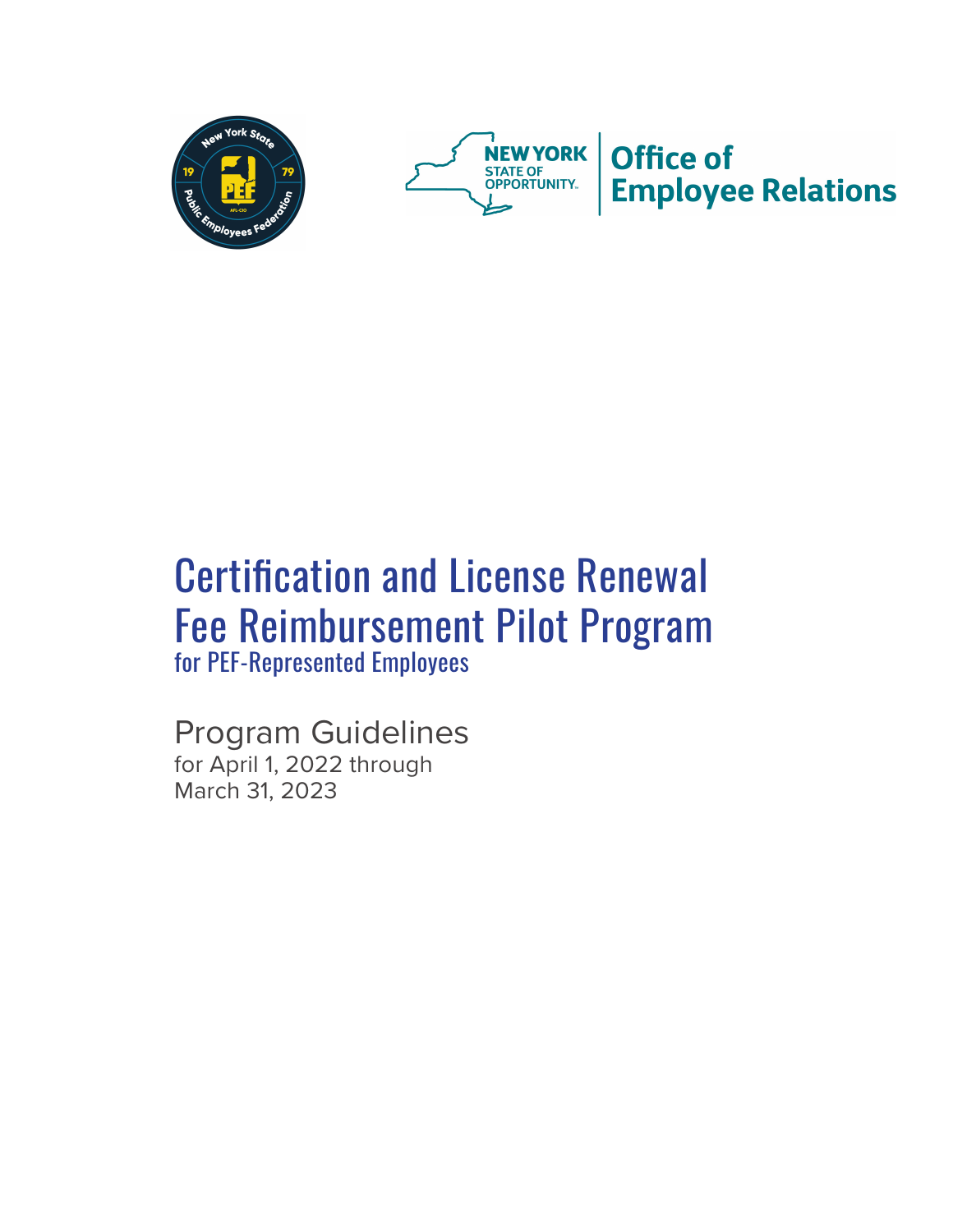## **Certification and License Renewal Fee Reimbursement Pilot Program**

# **TABLE OF CONTENTS**

| L. Taxation of Certification and License Renewal Fee Reimbursements3 |  |
|----------------------------------------------------------------------|--|
|                                                                      |  |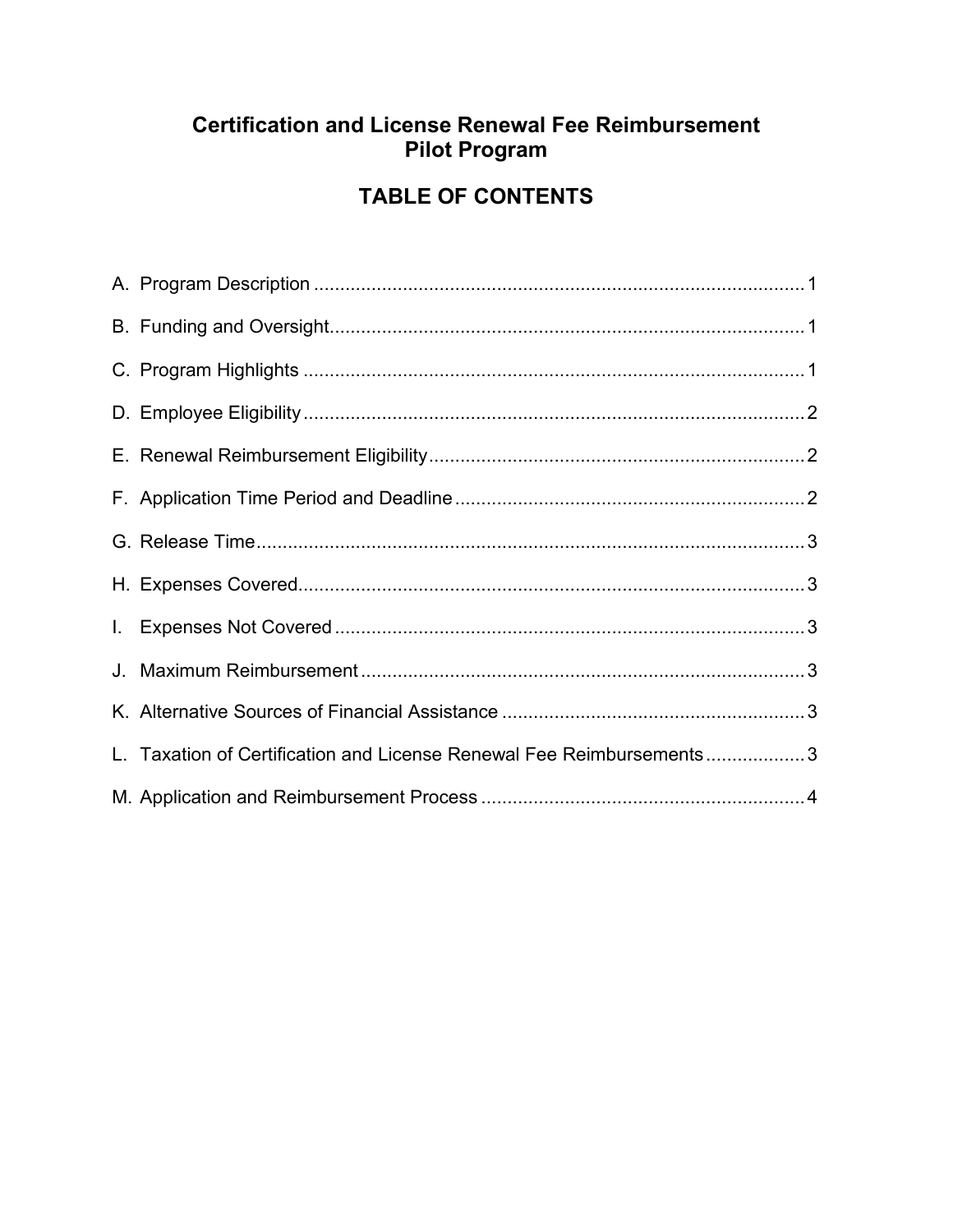### **CERTIFICATION AND LICENSE RENEWAL FEE REIMBURSEMENT PILOT PROGRAM**

#### **A. Program Description**

The Certification and License Renewal Fee Reimbursement (CLRFR) Pilot Program reimburses the fees for certification and license renewals that are required for the PEFrepresented employee's position. This will be based on the classification standard maintained by the Department of Civil Service for the applicant's current title or in other job descriptions or job announcements in the absence of an applicable Civil Service classification standard.

#### **B. Funding and Oversight**

Funding for the CLRFR Pilot Program is provided through Article 15 of the 2019-2023 Agreement between the State of New York and PEF. Article 15 also establishes the Professional Development Committee (PDC) that consists of two designees from the Office of Employee Relations (OER) and two from PEF. The PDC has adopted these program guidelines and monitors the administration of this program.

#### **C. Program Highlights**

- Provides *one* reimbursement per fiscal year for certification and license renewals that are required for the PEF-represented employee's position.
- Maximum reimbursement is \$200 per fiscal year (April 1 March 31).
- The date of renewal payment determines program year eligibility.
- All CLRFR applications and supporting documentation must be submitted within 90 days after the date of payment. Applications for renewals that were paid for on or after April 1, 2022 through May 16, 2022, must be submitted by August 15, 2022. The postmark or email date will be used to determine the timeliness of the application.
- Reimbursements under the CLRFR Program are considered excludable income and are not subject to tax.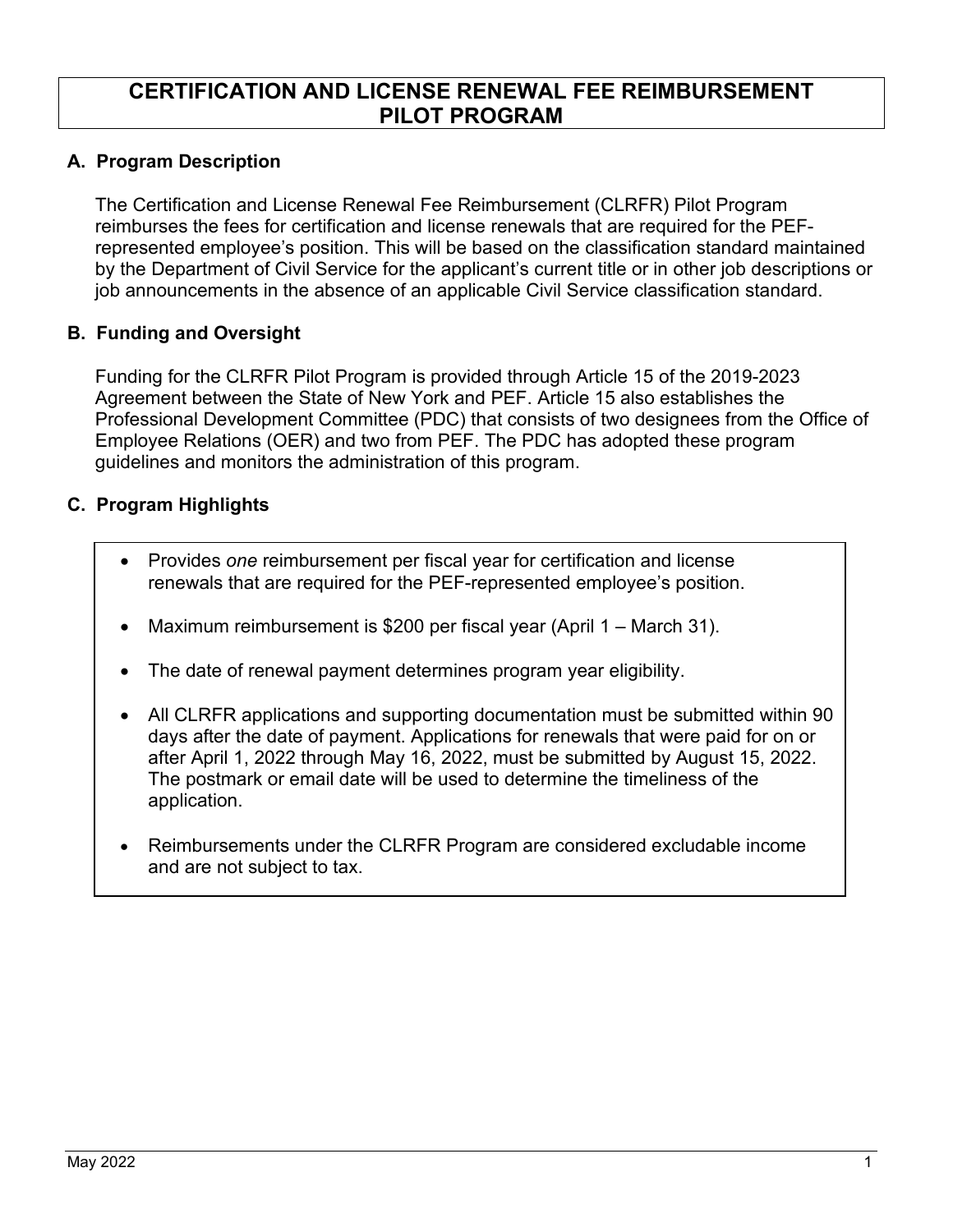#### **D. Employee Eligibility**

Applicants are eligible to participate in the CLRFR Program under the following conditions:

1. *Current PEF-Represented Employees*

At the time of payment for the certificate or license renewal, the applicant must be:

- Actively employed in a PEF-represented position
- A New York State or Roswell Park Cancer Institute employee with attendance rules coverage who is either full- or part-time (working 50 percent or more)
- 2. *Laid Off Employees*

A New York State or Roswell Park Cancer Institute employee is eligible for reimbursement if the applicant:

- Has been laid off
- Has not been rehired by New York State or Roswell Park in a PEF-represented position
- Is on the appropriate Civil Service or Roswell Park Preferred List

To be eligible for reimbursement, the renewal payment must be within 12 months of the layoff date. The applicant must provide documentation showing the layoff date and preferred list standing. The documentation must be signed by a personnel officer and sent as an attachment with other supporting documentation.

#### 3. *Less than Half-Time Employees*

A New York State or Roswell Park Cancer Institute employee, represented by PEF, who works less than 50 percent, shall receive 50 percent of the benefit with proper documentation. Eligibility will be based on work status at the time of renewal payment.

#### **E. Renewal Reimbursement Eligibility**

Certificate and License Renewal Fee Reimbursement (CLRFR) Pilot Program is available for certification and license renewals that are required for the PEF-represented employee's position. This will be based on the classification standard maintained by the Department of Civil Service for the applicant's current title or in other job descriptions or job announcements in the absence of an applicable Civil Service classification standard.

The PDC maintains sole discretion for making the final determination on whether a renewal fee is eligible for reimbursement. Documentation may be requested from the applicant's supervisor to assist in determining eligibility.

#### **F. Application Time Period and Deadline**

The CLRFR Program covers eligible expenses incurred for certificate or license renewals, based on the date of renewal payment, during eligible fiscal years from April 1, 2022 through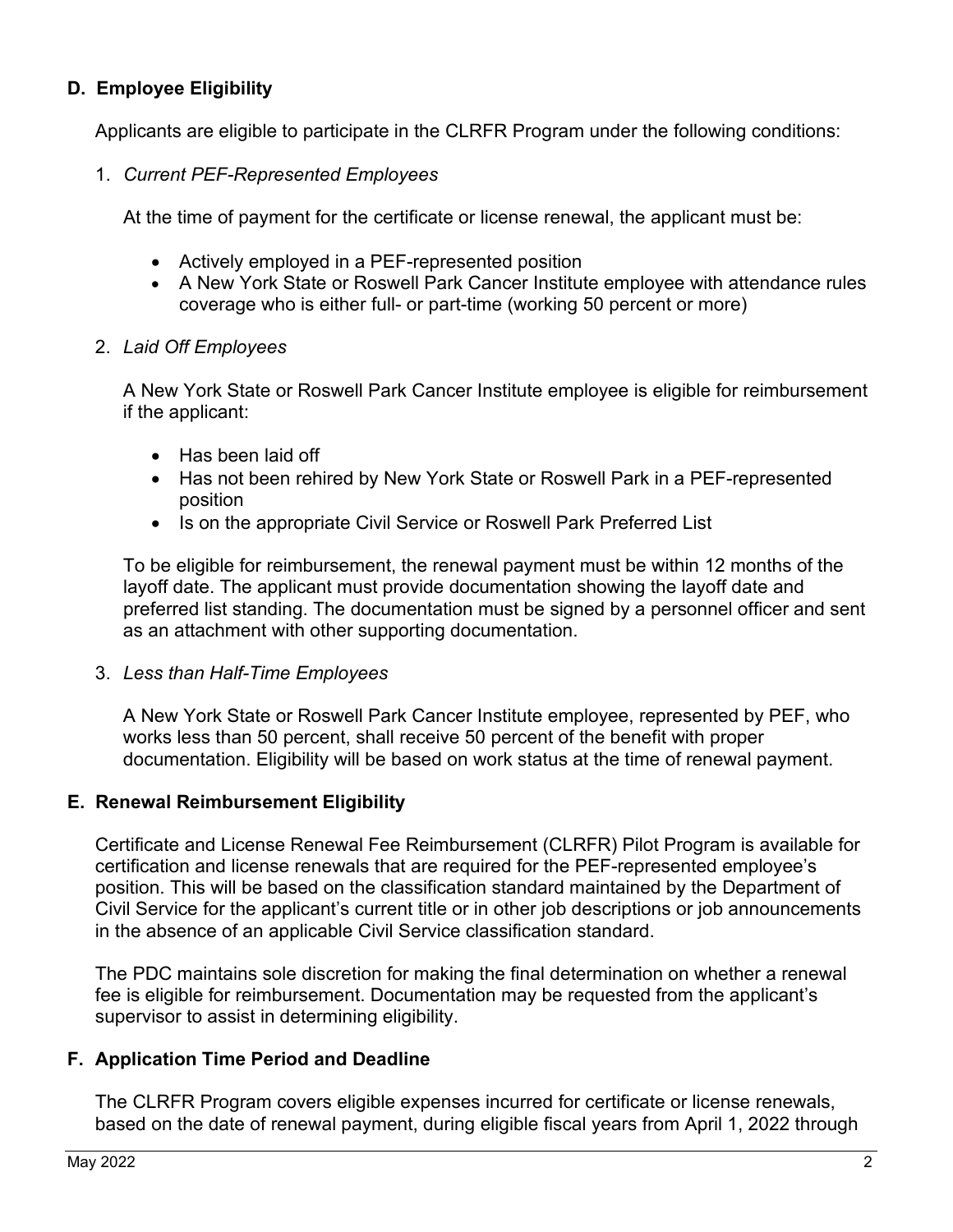March 31, 2023. All CLRFR applications and supporting documentation must be submitted within 90 days after the date of payment. The postmark or email date will be used to determine the timeliness of the application. Applications for renewals that were paid for on or after April 1, 2022 through May 16, 2022, must be submitted by August 15, 2022.

#### **G. Release Time**

The CLRFR Program does not entitle an employee to receive release time.

#### **H. Expenses Covered**

Eligible employees will be reimbursed for the cost of *one* certification or license renewal that is required for the PEF-represented employee's position, up to a maximum of \$200 per fiscal year.

#### **I. Expenses Not Covered**

Costs and fees not reimbursed by this program include, but are not limited to:

- Fees for initial certifications, licenses, and designations whether by application or examination
- Any fees that are not part of the renewal fee
- Study material (books, CDs, DVDs) and supplies
- Renewal fees for a certification or license that is not required for the employees New York State position
- Real estate licenses and certifications that are not required for the employee's position.

#### **J. Maximum Reimbursement**

An applicant can receive *one* reimbursement per fiscal year, up to a maximum of \$200. The date of renewal payment determines program year eligibility.

#### **K. Alternative Sources of Financial Assistance**

The CLRFR Program reimbursement will be secondary to any other financial assistance received. If the applicant receives assistance from any source, such as the agency, or a professional organization, the source and amount must be reported on the CLRFR application and on the paid invoice. This amount must be subtracted from the total reimbursement amount requested. An employee who fails to report the amount of assistance must repay the overpayment. These participants may be excluded from participating in future programs.

#### **L. Taxation of Certification and License Renewal Fee Reimbursements**

Reimbursements under the CLRFR Program are considered excludable income and are not subject to tax.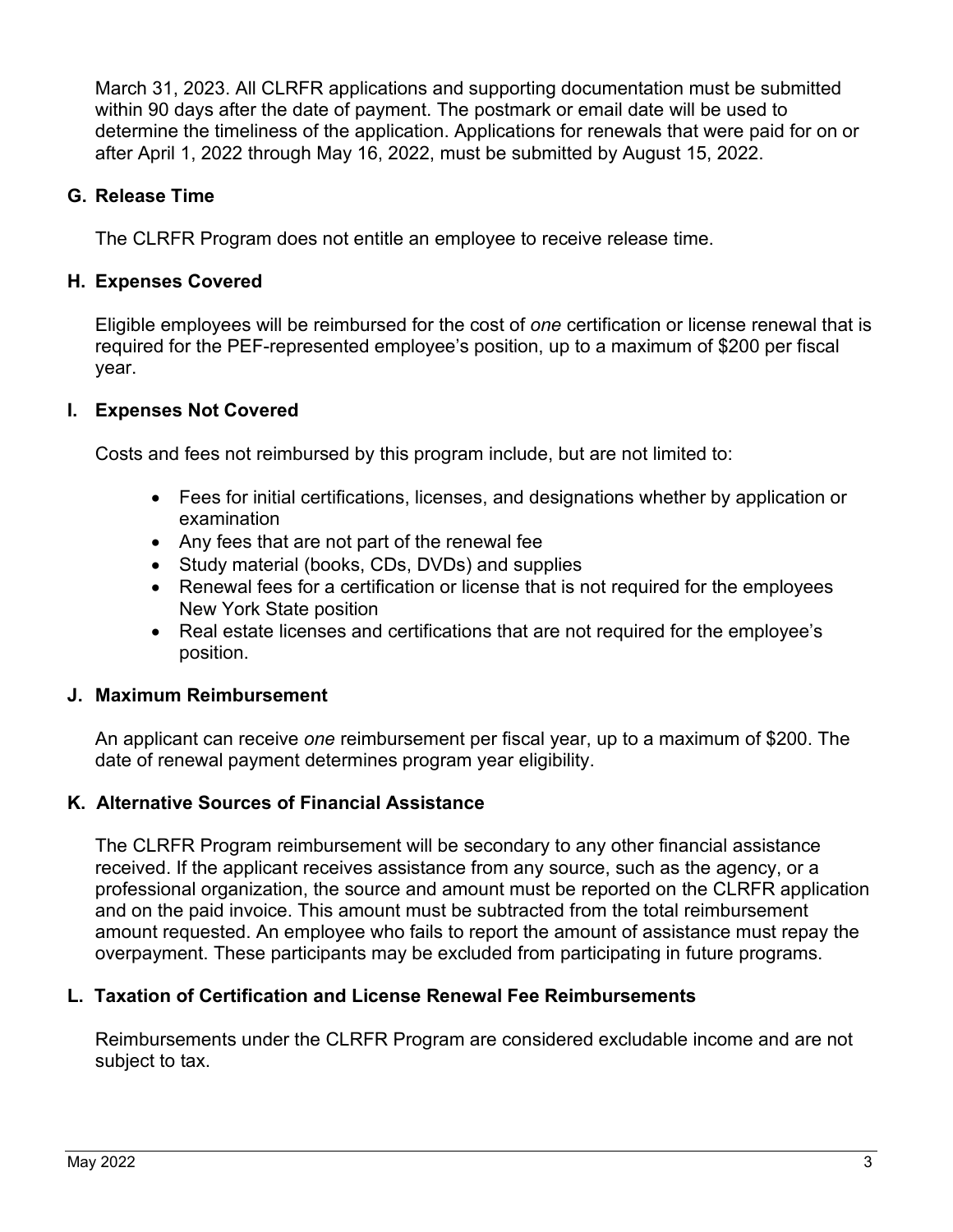#### **M. Application and Reimbursement Process**

For complete guidelines and printable application forms, go to https://oer.ny.gov/public-employees-federation-afl-cio-pef or contact OER at (518) 474-6612.

#### *Step 1: Complete the Application Form*

- Applications can only be submitted after certification or license renewal payment is made. Applications submitted prior to renewal payment will not be accepted.
- Read the application and guidelines carefully and provide all the information required.
- All applications must be submitted within 90 days after the renewal payment is made. Failure to submit your application within the 90-day period may result in a denial. Applications for renewals that were paid for on or after April 1, 2022 through May 16, 2022, must be submitted by August 15, 2022. The postmark or email date will be used to determine the timeliness of the application.
- The date of renewal payment determines program year eligibility.
- Complete a separate CLRFR application for each certification or license renewal.

#### *Step 2: Attach the Required Documentation*

All supporting documentation must have the applicant's name printed on it by the issuing entity. Documentation must be in PDF format. All other formats (JPGs or other photo formats, Word Documents, links to documentation or websites, etc.) will not be accepted. Applicants should retain a copy of all documentation for their records.

Each of the following documents is required. They must be converted to PDF format and attached to the completed, signed, and dated reimbursement application:

- An unaltered invoice, receipt, or itemized account summary from the provider showing the certification or license renewal cost
- Proof of payment such as a bank statement, credit card statement, cancelled check, or receipt from the issuing New York State agency indicating the source of payment.
- Documentation showing the date of the renewal payment (month, day, and year)
- Proof of renewal, such as a copy of a license or certificate or receipt from the issuing New York State agency that includes the applicant's name
- Documentation showing any financial assistance that has been received or will be received toward the cost of the renewal, if applicable

Applicants should retain a copy of all documentation for their records. If all required documentation is not received within 90 days after the date of the renewal payment, your reimbursement request will be denied.

Please note: If you are unable to obtain the required documentation within the 90-day period, you must submit your application form and contact the PSTP Reimbursement Unit prior to the deadline.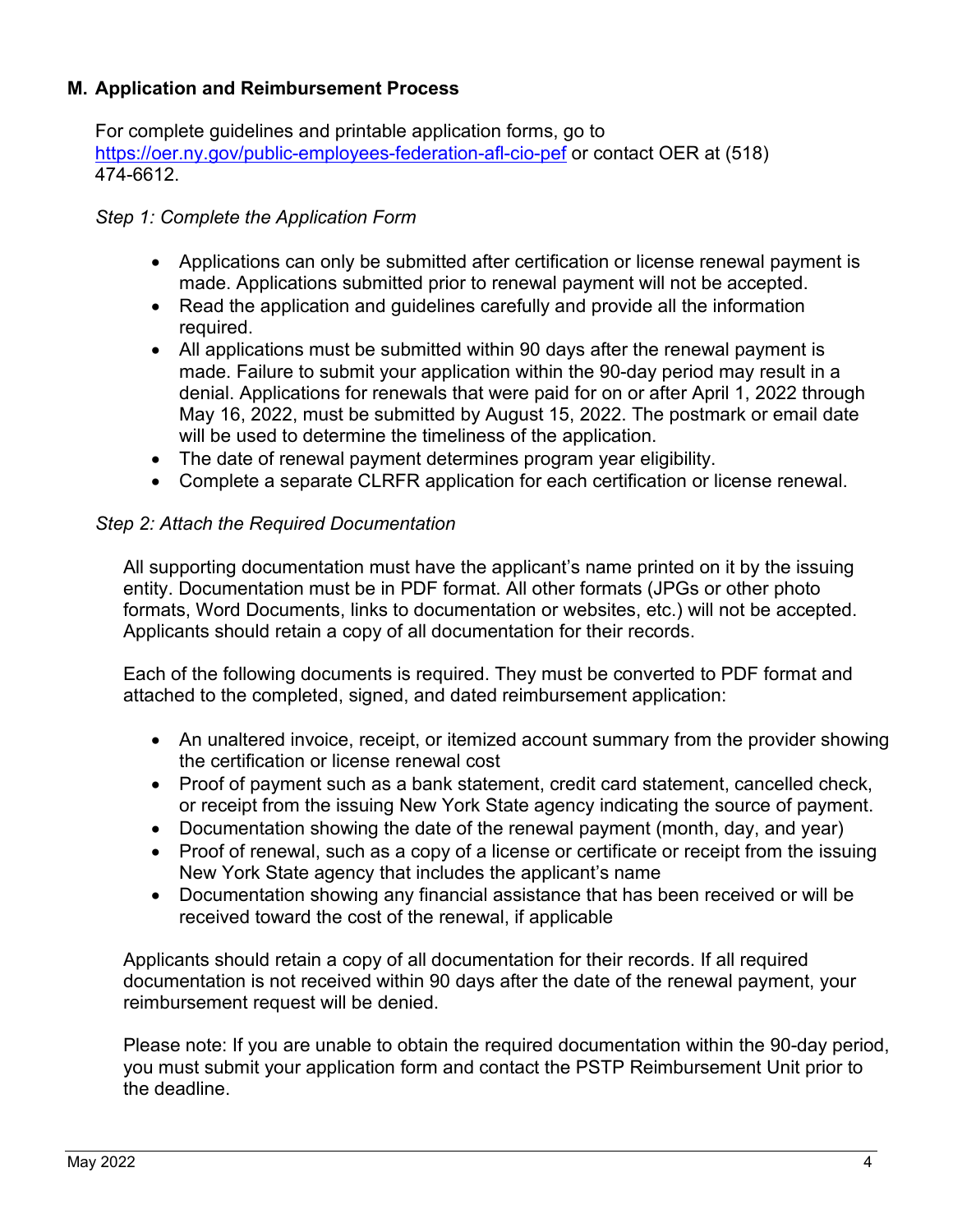#### *Step 3: Submit the Application*

Submit signed, dated application, and PDF version of supporting documentation in one of the following ways:

- *Email:* Email the application and supporting documentation by the application deadline to [psttraining@oer.ny.gov.](mailto:psttraining@oer.ny.gov) All documentation must be in PDF format. All other formats (JPGs or other photo formats, Word documents, links to documentation or websites, etc.) will not be accepted.
- *U.S. Mail:* Mail the application and supporting documentation, postmarked by the application deadline, to:

NYS Office of Employee Relations PSTP Reimbursement Unit, 7<sup>th</sup> Floor 2 Empire State Plaza Albany, NY 12223-1250

#### *Step 4: Application Status*

The following notifications will be sent via email. Accordingly, please be sure all applications include a valid email address.

- *Notification of Receipt:* Notification will be sent that the application has been received and is being reviewed.
- *Notification of Hold:* Applicants will be notified when additional information is needed or supporting documentation has not been received. Failure to provide the required documentation may result in denial of your reimbursement request.
- *Notification of Denial:* Applicants will be notified when their application has been denied and why. If the request is denied for reasons such as ineligible or incomplete application, the applicant may resubmit the claim for reimbursement with additional documentation, as long as the applicant is still within 90 days after the date of renewal payment. Applicants will have 30 days from the date of the denial to appeal the decision for any other reason(s). The denial appeal may contain additional supporting documentation and a letter from the supervisor.
- *Notification of Approval:* Applicants will be notified that their application is being processed for payment.

#### *Step 5: Receive Reimbursement*

Once an application has been approved, reimbursement checks will be mailed from the Office of the State Comptroller to the employee's home address. This check will resemble a paycheck or travel expense check, where you tear away three sides in order to open the check. This is a live check and is not automatically deposited. Please allow up to four weeks for check processing and delivery.

Please make sure the address on the application is current.